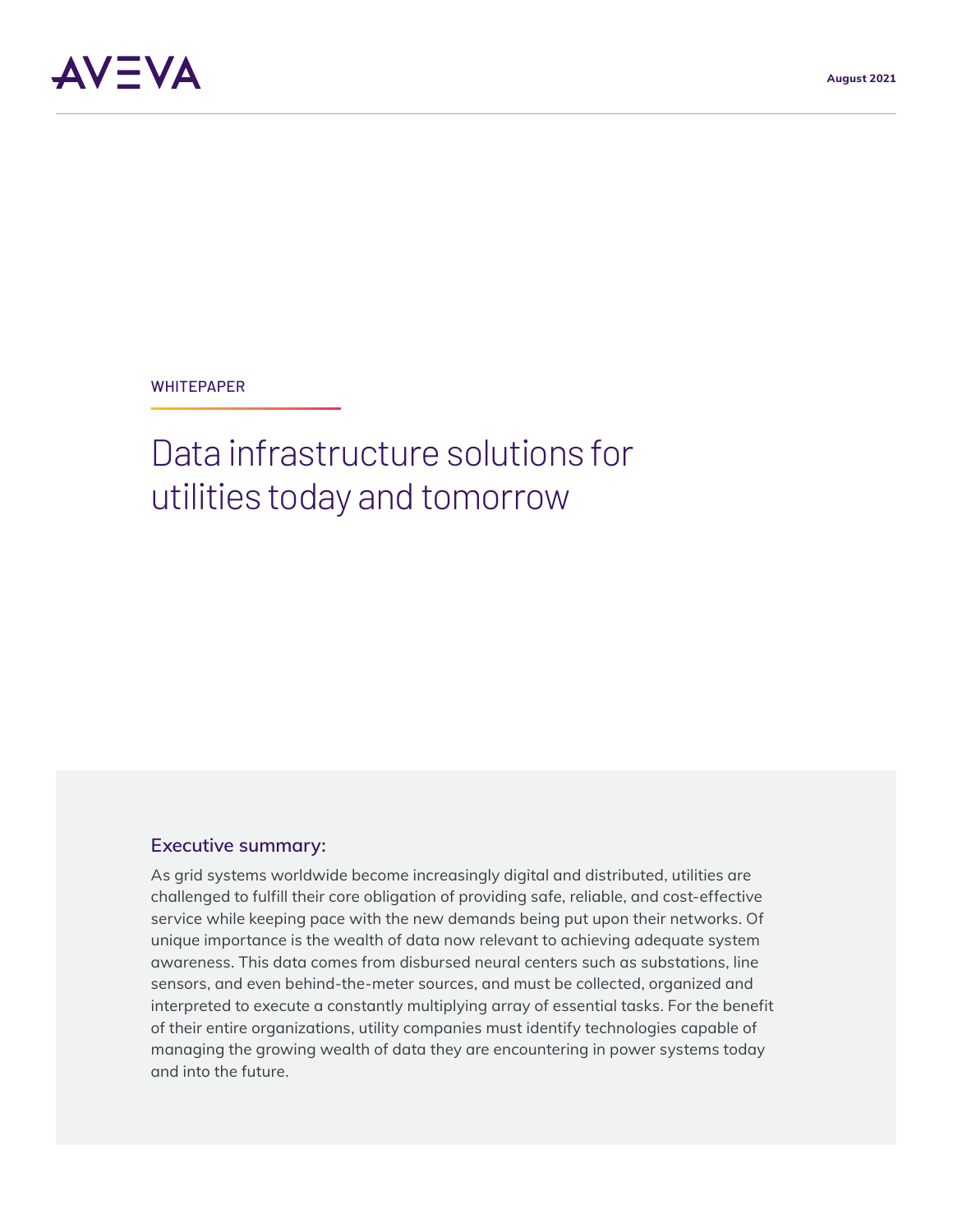# The problem: Getting data to all the appropriate people in an organization

Ideally, in this era of energy and digital transformation, every electrical component used in power systems would contain sensors, have some level of intelligence, and possess the ability to communicate information when it is needed to all appropriate people in an enterprise. This scenario would facilitate data-driven organizations with optimized real-time operations and insights into expected events – ranging from weather changes to equipment performance to distributed generation levels and inputs from distributed energy resources – all helping grid operators maximize reliability and resiliency.

The challenge is getting to this desired state. In the real world, legacy systems do not support all the data collected. System operators – but not other potential users – will have access to operations data on supervisory control and data acquisition, energy management, distribution management, distributed energy resource management, substation automation and other systems. Grid managers require the means for securely and timely delivering valuable data from the grid edge and everywhere in between to appropriate staff on corporate networks without burdening operating systems.

This challenge is intensified by the sheer amounts of relevant data, which are growing exponentially. Researchers estimate that the information available on the internet is now measured in exabytes (1018) and zettabytes (1021). Research findings from EPRI and others suggest that that nearly every system upgrade made by utilities toward the grid of the future adds 10 to 20 terabytes (1012) of data volume to their data management requirements. Utilities with processing requirements now well below 200 terabytes will need to routinely manage 800 terabytes and more once they implement such systems as advanced outage management, workforce management, distribution management, advanced meter, GIS, substation automation and condition-based maintenance.

Moreover, data collected by Transmission & Distribution World in a fall 2019 survey indicates that utility respondents consider 14 out of 15 business work areas as medium-to-high-priority for further digitalization, indicating a strong appetite for more data and more capabilities around that data.

**The PI System™ is a universal infrastructure for sensor-based data developed to equip users of rapidly growing volumes of data with a solution to the real-world challenges they are now facing.** 

The PI System can collect, manage, and analyze information from multiple isolated sources across an enterprise and present that data in a way that allows management, engineering, operations and maintenance staff to share important information and solve problems faster. For example, data documenting the performance of a hyperactive load tap changer during the previous 24 hours can quickly be retrieved for review. In addition, PI System alerts can be activated based on preconfigured criteria to provide real-time alerts regarding out-of-tolerance conditions. Following are several case examples that illustrate the use of the PI System to resolve issues that are becoming increasingly common for utilities.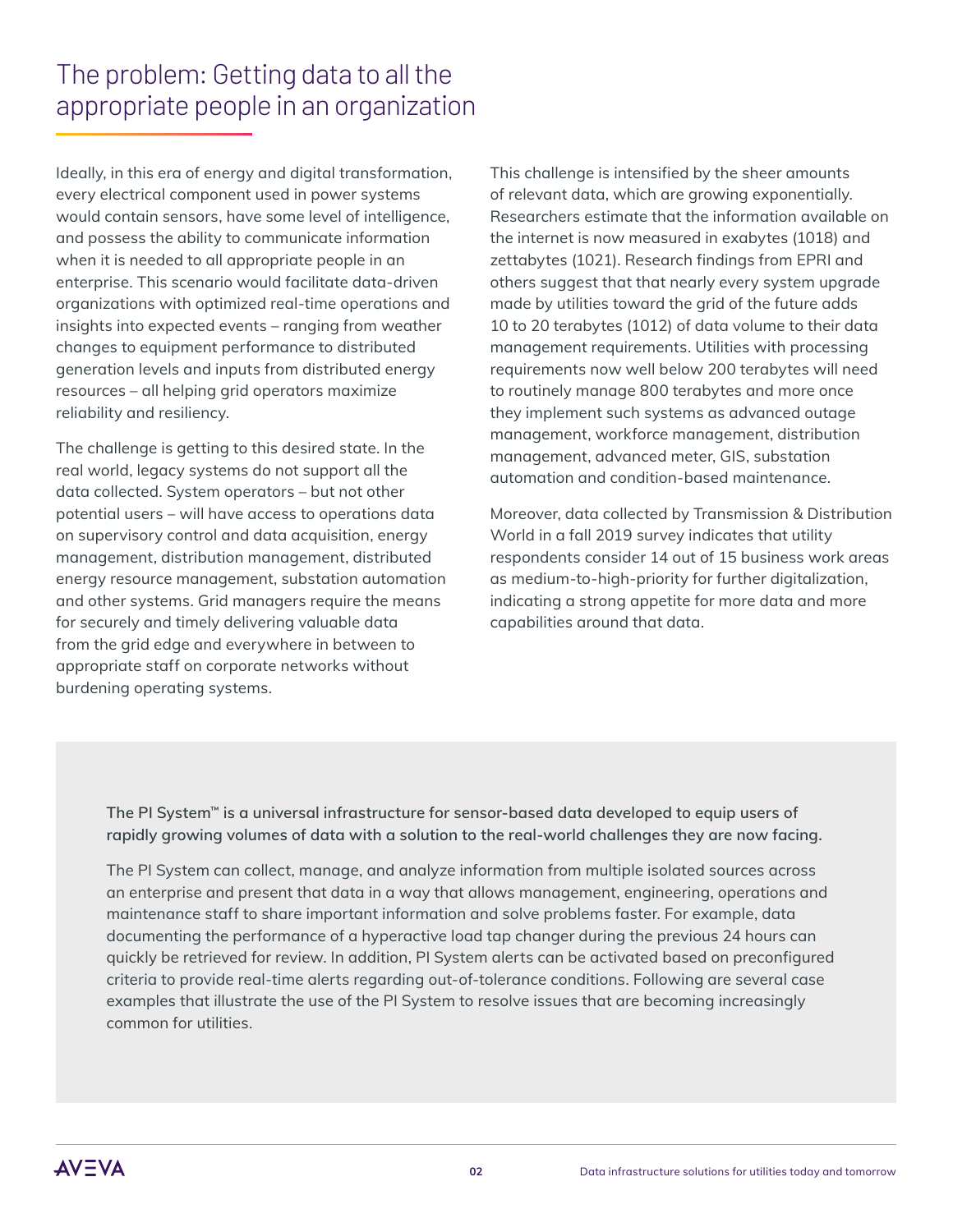

### Solution case examples

#### **Managing a wealth of existing and new data with the PI System**

A growing municipal utility located in the southeastern United States faced unfulfilled data and business needs across its system involving different control systems such as SCADA, distributed control (DCS) and programmable logic controller (PLC) systems. While optimal systems visibility could require thousands of new sensors, the utility recognized such an expansion of data inputs would totally overwhelm current control systems. Instead, the utility opted to conduct a pilot demonstration with a new system capable of assimilating the expanded data inputs and delivering their information to the company's existing data management system.

The new system provided by Dionomic FogLamp consists of a separate, common data framework that avoids adding new data to mission critical operating systems or proprietary systems with limited potential for expansion. FogLamp is a Linux-based, microservice architecture that is open source. This allowed the utility to build a common platform to be used everywhere for collecting, filtering, and processing events in conjunction with its enterprise PI System.

FogLamp also facilitates the incorporation of built-in plugins for PI Server and OSIsoft (now part of Aveva) Cloud Services using PI Relay. The team successfully used FogLamp plugins to collect data from connected edge (field) sensor devices using available ethernet protocols including Modbus, DNP3 (distributed network protocol) and IEC 61850. The data was then delivered using Docker files to the utility's enterprise service bus and its PI and Asset Framework (AF) servers. The utility also documented use of a PI Server plugin to send data to PI Relay, which automatically configures PI tags and populates AF.

The pilot project demonstrated that Dianomic FogLamp can be utilized like a PI Interface to collect and temporarily store data from many sensors for delivery to the PI System foundation database. The PI AF database model utilizes an easy-to-navigate hierarchal format to organize historical, real-time and future data. The result is significantly reduced time spent accessing, configuring and maintaining data with more time available to utilize high-fidelity, contextualized data to advance business intelligence.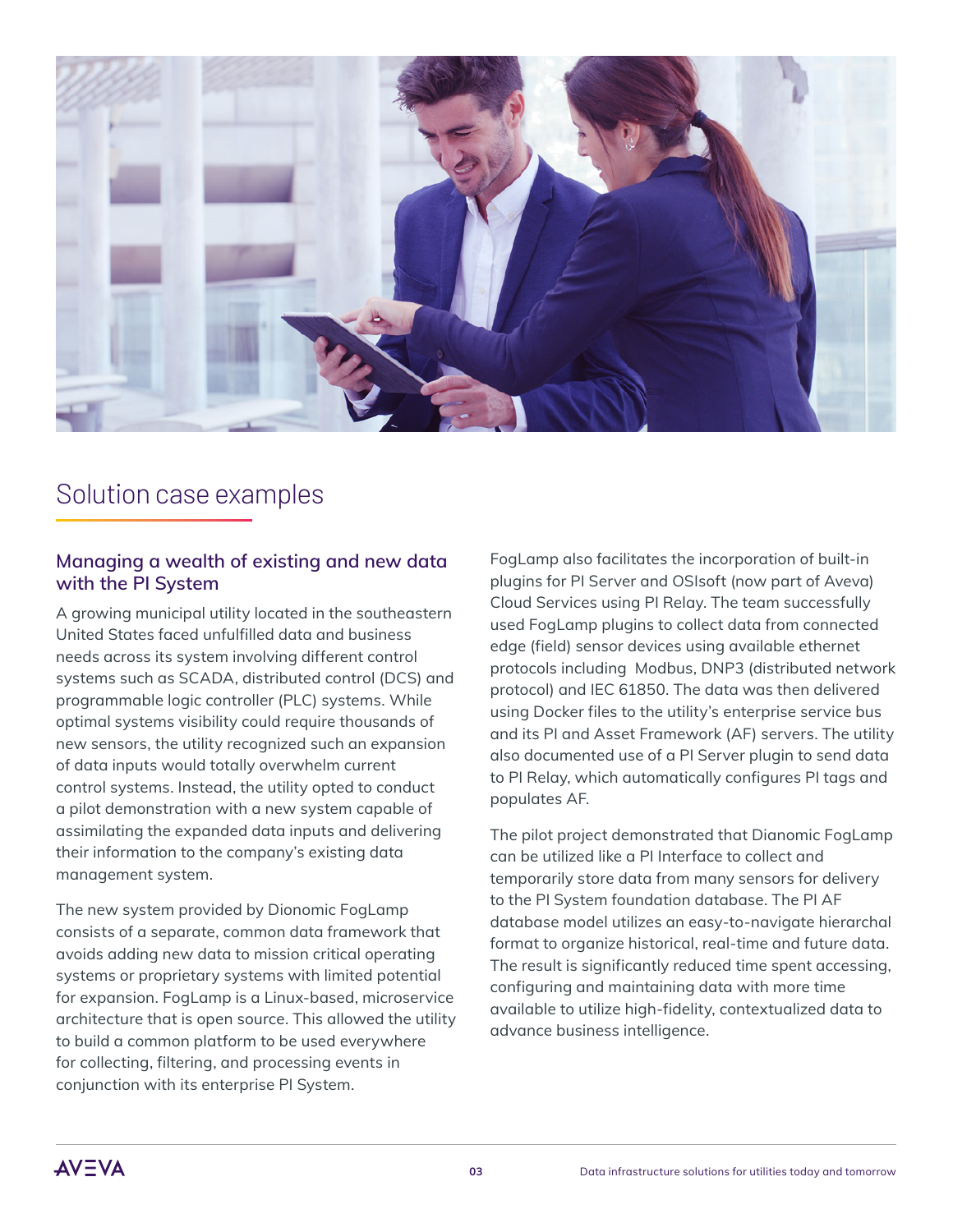### **Condition-based maintenance (CBM) with the PI System**

A North American distribution utility uses remote sensing and SCADA to optimize the distribution system in its service territory. The company uses the PI System currently to address the growth of sensors on its system and the expansion of data that entails. However, as growing system complexity continues to challenge old business ways, the utility is pursuing a new means of improving service and controlling costs by shifting from time-based maintenance to condition-based maintenance (CBM).

The utility's CBM program has replaced all scheduled maintenance by leveraging its computerized maintenance management system (CMMS) and the PI System. All work is based on condition or failure identification, which comes from real-time PI Notifications, alerts from the CMMS system and the PI System reports and dashboards. The program provides a high level of situational awareness and a single data repository for information regarding asset health. Time-based data and event frames, which contextualize the data with related parameters, provide company personnel with a comprehensive data environment that can be used to conduct detailed analyses of current conditions as well as root cause analysis, in the event of a failure.

The collection, integration, visualization, and analysis of data is key to CBM. **A major power transformer may have 100 or more sensors that collect data on the following: electrical output; ambient temperature; oil level, temperature and pressure; real-time dissolved gas analysis; tap changer information; cooling fan and pump information; bushing monitoring data; and even geomagnetic disturbance-related conditions.**  The sensor data is integrated with CMMS, SCADA and outage management system data using

PI Integrators and a PI Asset Framework model. Templates developed for AF are used to create performance equations, manipulate data sets and conduct asset analytics. Data streams and data analytical results can then be reviewed by appropriate audiences on tablets in the field, on public monitors, in system reports, on user-friendly dashboards developed using PI Vision, or they may appear as real-time alerts to trigger an investigation. In addition, feedback to the utility's CMMS system initiates an automatic maintenance work order for corrective action based upon PI Notifications. The collective process allows staff to focus on prediction and prevention rather than solely reacting to incidents after the fact.

As a result of implementing its CBM program, the utility has experienced improved system reliability, increased equipment availability, improved response time to equipment abnormalities and cost savings, which included the avoidance of potential multi-million-dollar catastrophic failures.

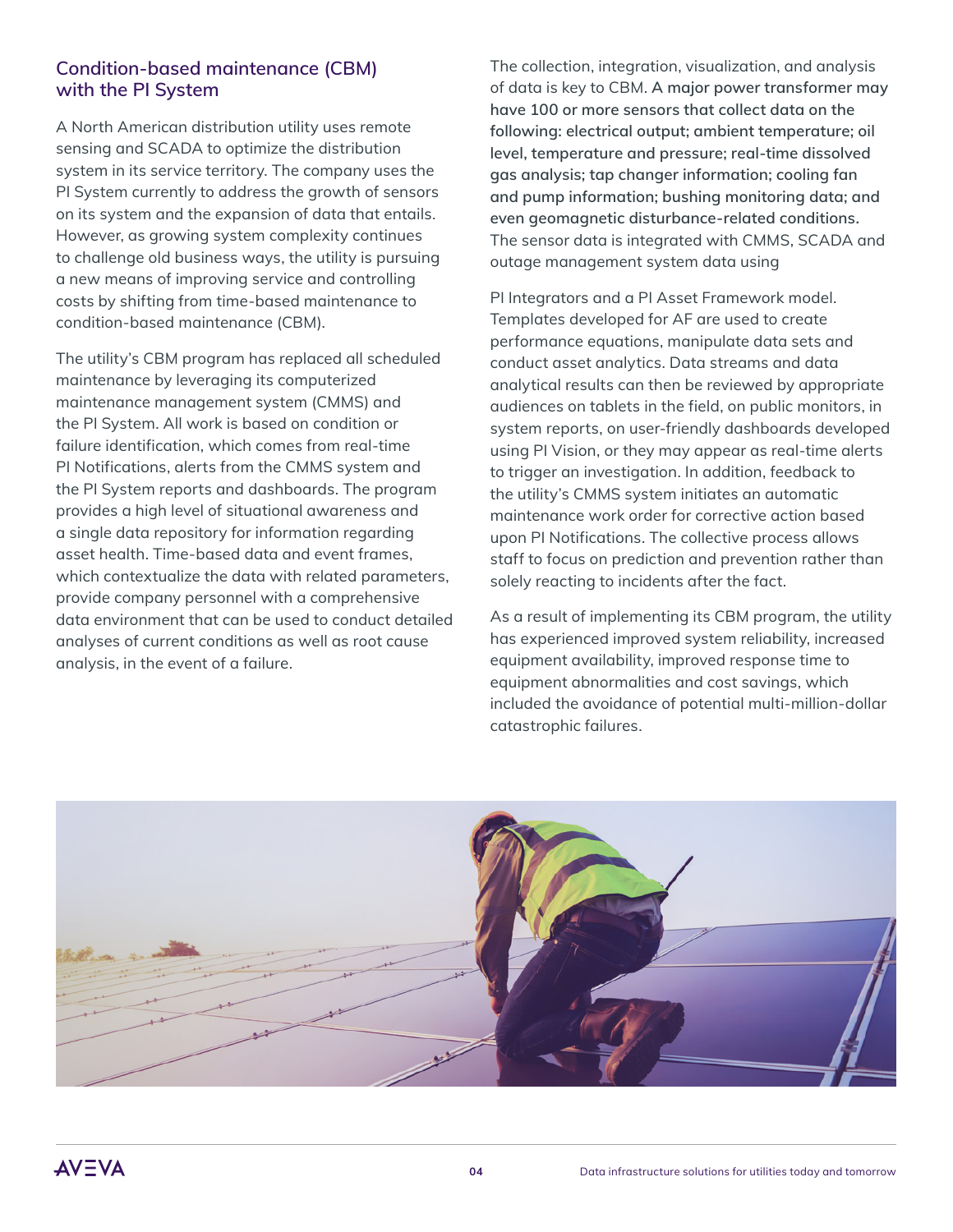

#### **Modernizing substation architecture with the PI System**

A gas and electric distribution system operator with more than 4 million customers in a Northern European country began to adopt the IEC 61850 standard – an international communication protocol for substation automation. At least 60 substations in the country are compliant, with an estimated 15 to 20 added each year.

In 2017, OSIsoft (now part of Aveva) built a custom PI Connector to link the company's existing PI System to its IEC 61850-compliant substations. The PI System revealed that tap changers were switching 30 times per day rather than the optimal 16, and allowed the team to attribute peaks in energy usage to trains accelerating at a nearby station. The utility can now predict when assets aren't optimizing performance, take preventative action and reduce outages.

The IEC 61850 system, implemented across the substation network, is built around intelligent electronic device (IED) controllers that are collecting substation asset performance data and recording events. With this information, the company can build smaller, more efficient substations and simplify the process for adding new devices and data sources. This allows the team to perform remote inspections and diagnostics as well as predictive maintenance.

To gain real-time insights from those substations and achieve performance goals, the company had to connect its substations directly to the PI System, allowing it to access substation asset information and real-time measurements, and using Asset Framework and PI Vision to visualize data trends and understand asset performance.

The company plans to hook up more sensors for greater substation information, as well as using the data to perform remote inspections, allowing them to achieve risk-based maintenance goals.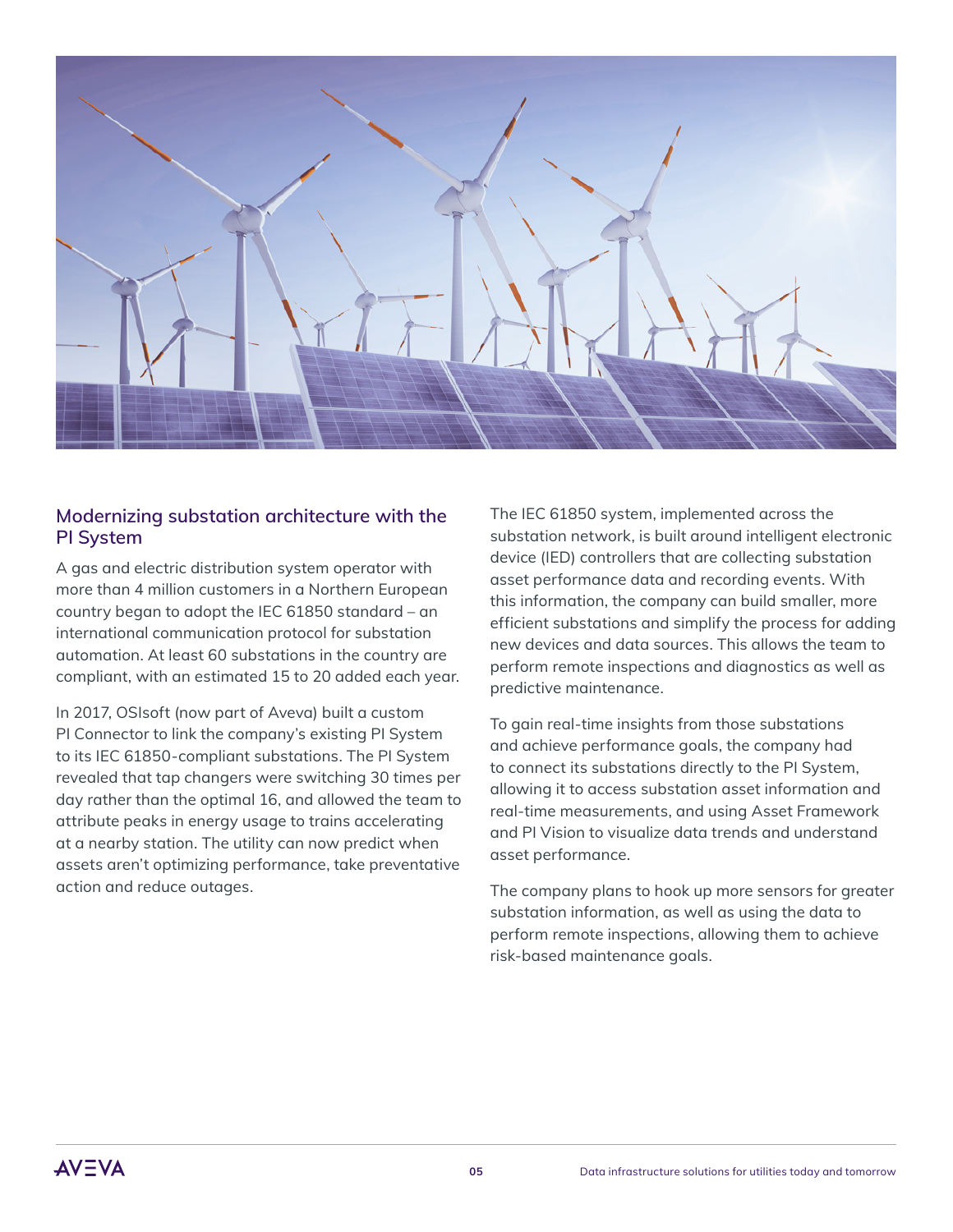

### Cyber Security

Cyber-attacks, which are increasingly targeted at electric utilities, range from nuisance incidents to intrusions that threaten safety, reliability and integrity of capital assets.

The PI System offers a defensive posture to address common causes of system failures and misbehavior. First, it inherently reduces risk by limiting direct access to critical systems. Second, the PI System Connectors used to route data from secure areas to PI Servers and users provide additional security boundaries with enhanced protection protocols. Experts also

recommend using the safest available architectures for edge devices; always separating control from monitoring systems; having well-guarded remote access; and separating IOT data collection networks. PI Connectors, PI System tools and OSIsoft Cloud Services can help utilities address these and other cyber security issues while ensuring that users get the greatest value from their data.